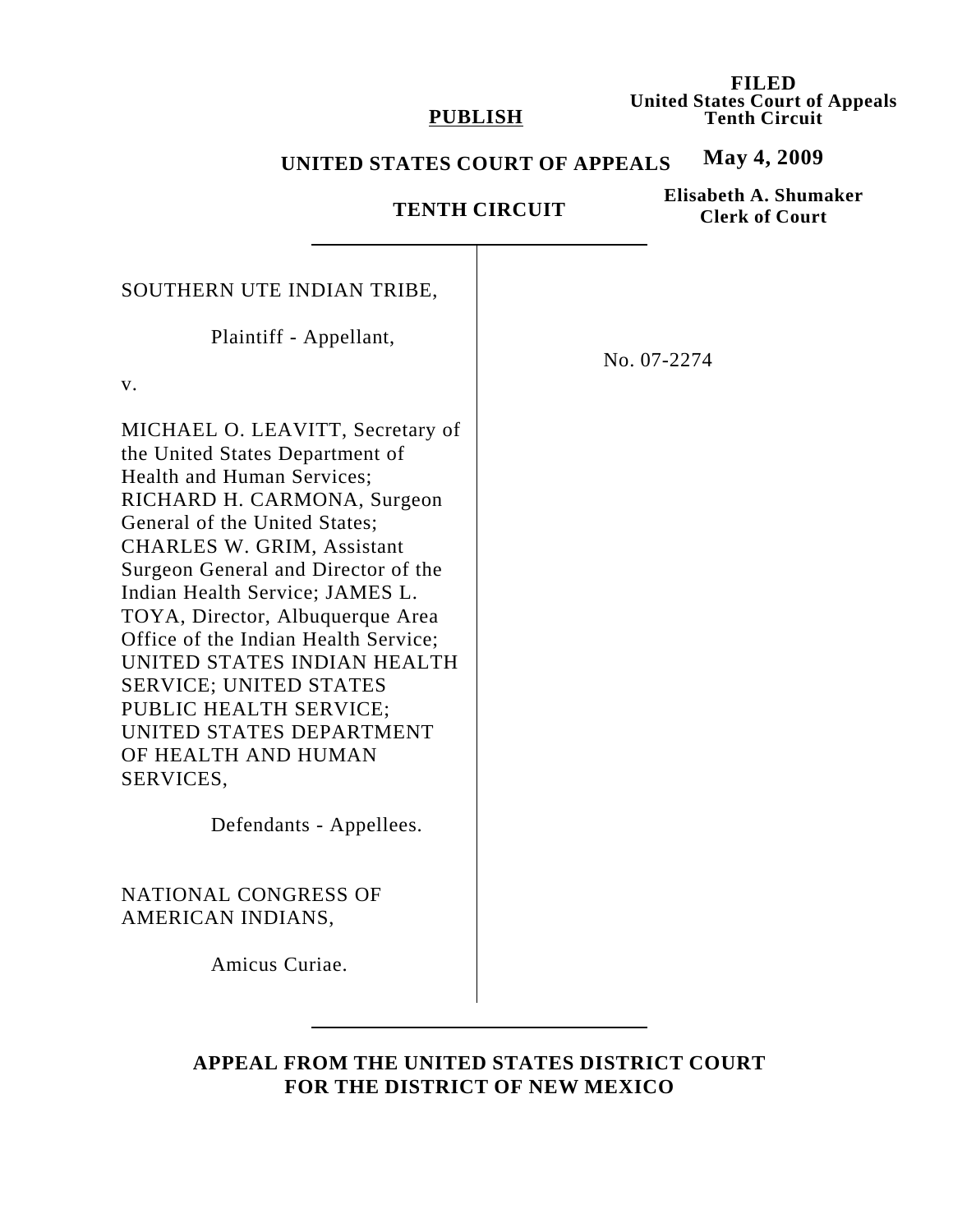### **(D.C. No. 1:05-CV-00988-WJ-LAM)**

Steven Boos, Maynes, Bradford Shipps & Sheftel, Durango, Colorado (with Monte Tyler Mills, Southern Ute Indian Tribe Legal Department, on the briefs) for Plaintiff-Appellant.

John S. Koppel (Gregory G. Katsas, Acting Assistant Attorney General, Gregory J. Fouratt, United States Attorney, and Barbara C. Biddle and Jeffrica Jenkins Lee, Attorneys, Appellate Staff, on the brief) Department of Justice, Washington, D.C., for Defendants-Appellees.

Lloyd B. Miller and Hilary V. Martin, Sonosky, Chambers, Sachse, Miller & Munson, LLP, Anchorage, Alaska, filed an amicus curiae brief for the National Congress of American Indians is support of Plaintiff-Appellant.

Before **HENRY**, Chief Judge, **TACHA** and **MURPHY**, Circuit Judges.

**HENRY**, Chief Judge.

In litigation arising from the Secretary of Health and Human Services's ("HHS") decision not to enter into a self-determination contract with the Southern Ute Indian Tribe, the district court issued two operative orders: the first order determined that the HHS decision was unlawful, granted summary judgment to the Tribe, and ordered the Tribe to prepare a form of an order for injunctive relief for HHS approval. The parties could not reach an agreement, which resulted in continued litigation and culminated in the district court's second order, which found in favor of the HHS approach as to the start date of the contract and to specifics regarding funding of the self-determination contract's ancillary costs.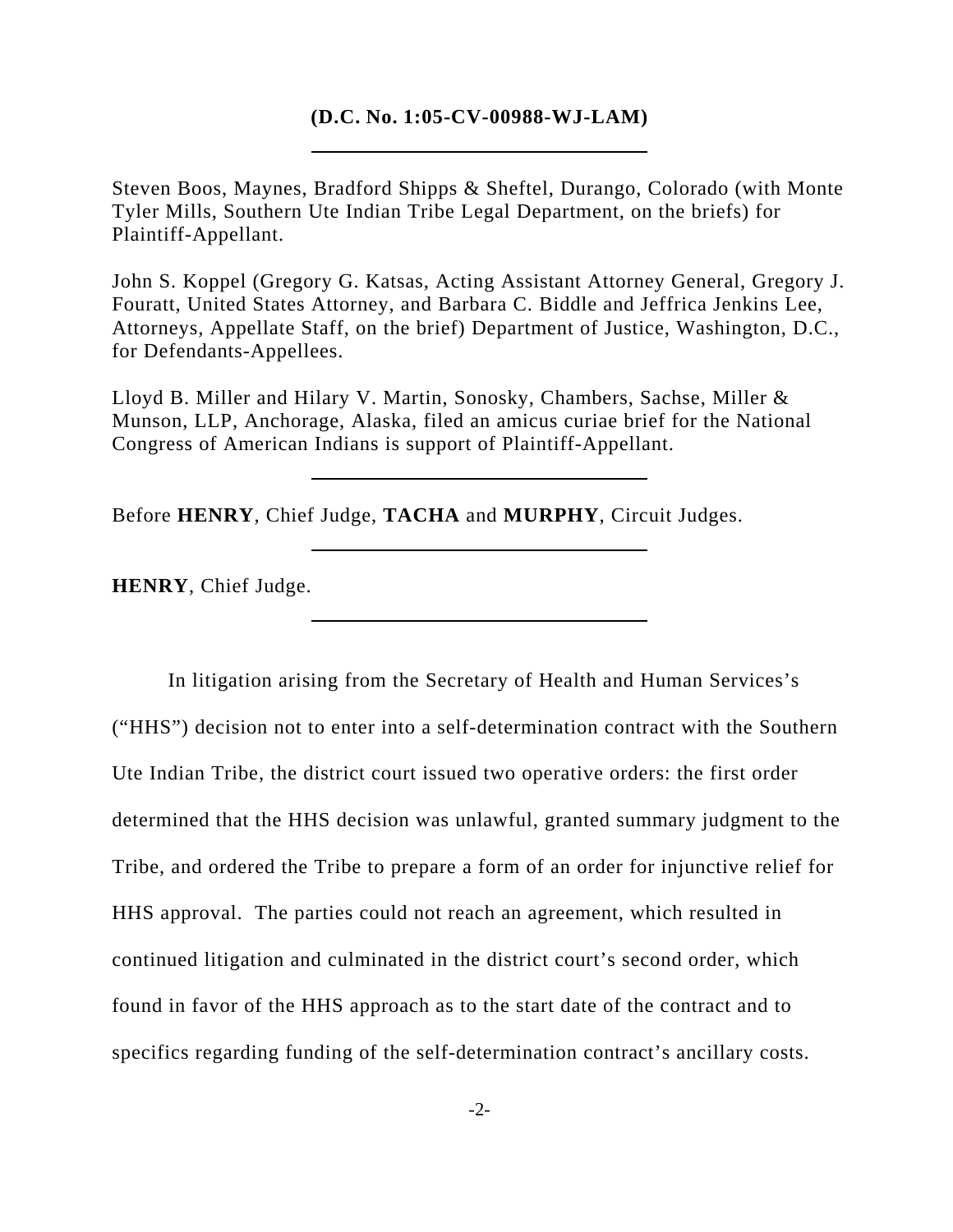The Tribe appeals from this second order. HHS argues that the second order is not a final judgment on the merits, depriving this court of jurisdiction, and we agree.

#### **I. Background**

A. The Indian Self-Determination and Education Assistance Act Reflects Congress's Commitment to Tribal Self-Determination.

In 1975, Congress enacted the Indian Self-Determination and Education Assistance Act, 25 U.S.C. § 450 *et seq*. ("ISDA"), in large part to strengthen "collaborative relationships" with Native American tribes. The ISDA, as amended, allows Native American tribes to enter into contracts with the Secretary of HHS, and under these contracts, the tribes themselves, rather than HHS, provide health service programs to their members. Should a tribe wish to control its programs, the ISDA essentially directs the Secretary of the Interior and the Secretary of HHS, upon the request of an Indian tribe, to turn over the direct operation of its federal Indian programs to that tribe. Once a tribe requests control of its programs, HHS and the tribe enter into a "self-determination contract," which the statute specifies must incorporate the provisions of a mandatory model contract included in the text of the ISDA. In return, HHS agrees to reimburse the tribes for administrative expenses and overhead costs called "contract support costs" incurred in the provision of these services. *See also* 25 U.S.C. §  $450j-1(a)(2)-(3)$ .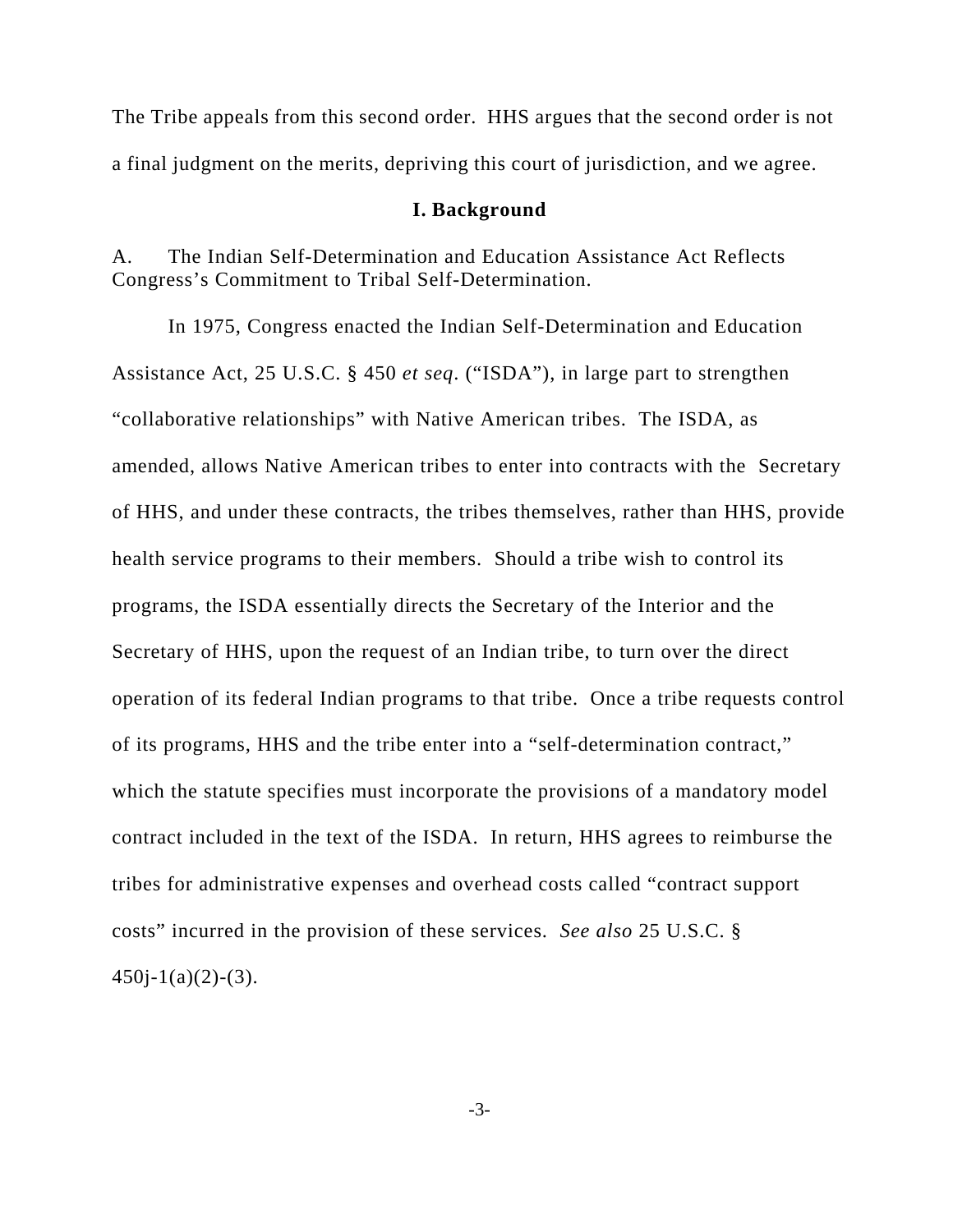Under Title I of the ISDA, tribes are entitled to enter into these contracts,

defined as contracts "for the planning, conduct and administration of programs or services which are otherwise provided to Indian tribes and their members pursuant to Federal law." 25 U.S.C. § 450b(j). The government must enter into self-determination contracts allowing tribal organizations to plan, conduct, and administer certain federal programs, including programs "for the benefit of Indians because of their status as Indians." *Id.* § 450f(a)(1)(E).

 HHS acted upon Congress's express wish to transfer responsibility for the administration and management of these programs and services to the tribe:

The Congress declares its commitment to the maintenance of the federal secretary's unique and continuing relationship with and responsibility to the Indian people through the establishment of a meaningful Indian self-determination policy which will permit an orderly transition from federal domination of programs for and services to Indians to effective and meaningful participation by the Indian people in the planning, conduct, and administration of those programs and services.

Pub. L. No. 93-638, § 3(b), 88 Stat. 2203.

The Indian Health Service ("IHS") is the primary federal health care

provider for tribes and is the major source of tribal self-determination contracts,

the type at issue here.<sup>1</sup>

<sup>&</sup>lt;sup>1</sup> According to IHS's Year 2008 Profile,

IHS services are administered through a system of 12 Area offices and 163 IHS and tribally managed service units. . . . There are 73 . . . compacts, funded through 94 Funding Agreements, totaling over \$1 billion. These compacts represent 323 Tribes, more than half of all the (continued...)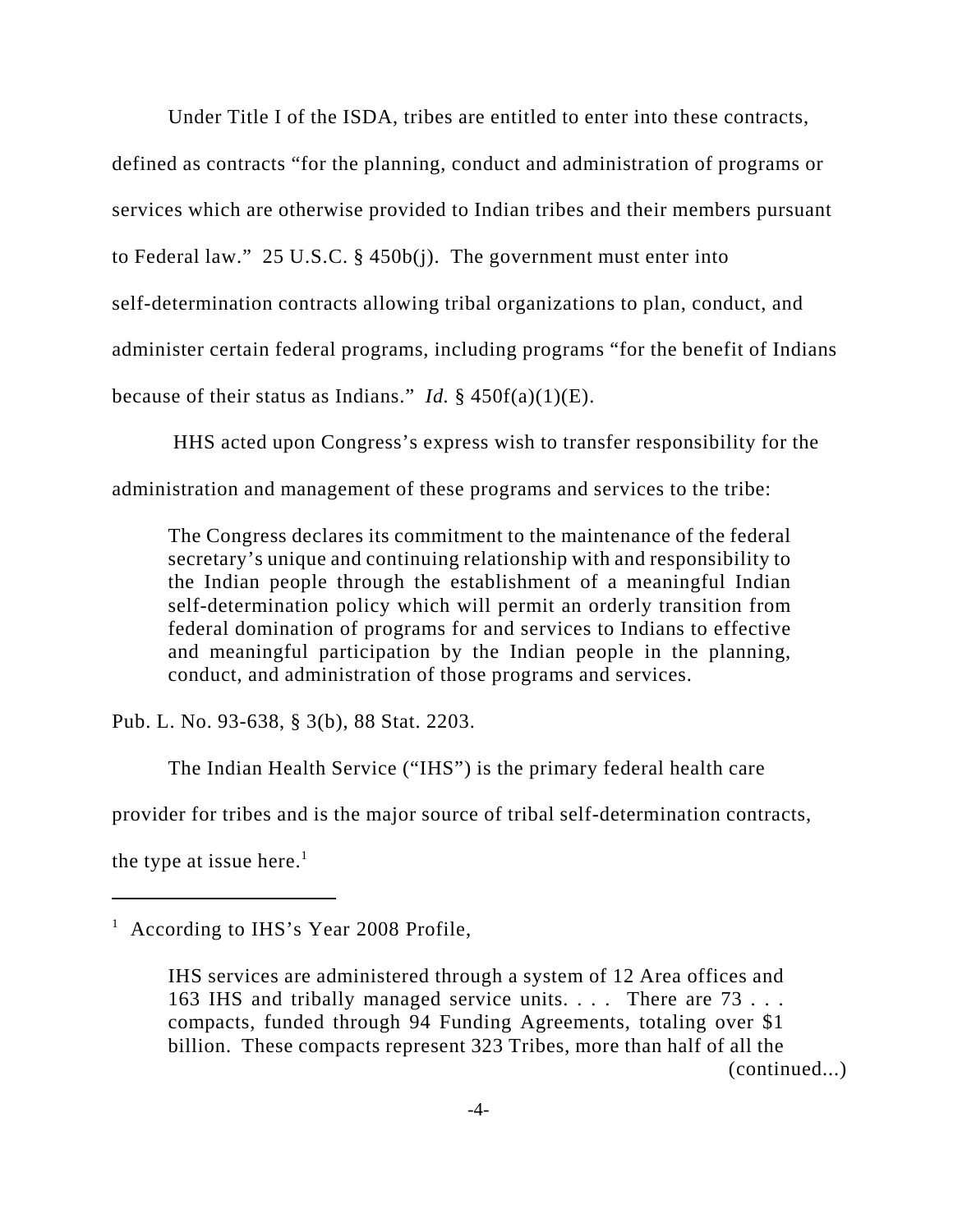B. Contract Support Costs Include a Variety of Indirect Administrative Costs.

Contract support costs generally encompass indirect administrative costs, such as special auditing or other financial management costs, 25 U.S.C. § 450j-1(a)(3)(A)(ii); direct costs, such as Workers' Compensation Insurance, § 450j-1(a)(3)(A)(i); and certain startup costs, § 450j-1(a)(5). *Pueblo of Zuni v*. *United States*, 243 F.R.D. 436, 440 (D.N.M. 2007). Most contract support costs are indirect costs "generally calculated by applying an 'indirect cost rate' to the amount of funds otherwise payable to the tribe." *Cherokee Nation of Okla. v. Leavitt*, 543 U.S. 631, 635 (2005). "Funding of indirect contract support costs is based on a variety of factors, including specific terms of each negotiated ISDA contract, each tribe's annual indirect cost rate, the amount of funding made available by Congress in the annual IHS appropriation and IHS policies and

http://info.ihs.gov/Profile08.asp.

 $\cdot$ <sup>1</sup>(...continued)

federally recognized Tribes. There are also approximately 238 Tribes and tribal organizations that contract under Title I, with a total funding amount of \$545 million. Overall, approximately half of the IHS budget authority appropriation is administered by Tribes, primarily through Self-Determination contracts or Self-Governance compacts.

There are 34 urban programs, ranging from community health to comprehensive primary health care services. There are 15 tribal hospitals, 254 tribal health centers, 166 tribal Alaska village clinics, 112 health stations, and 18 tribal school health centers.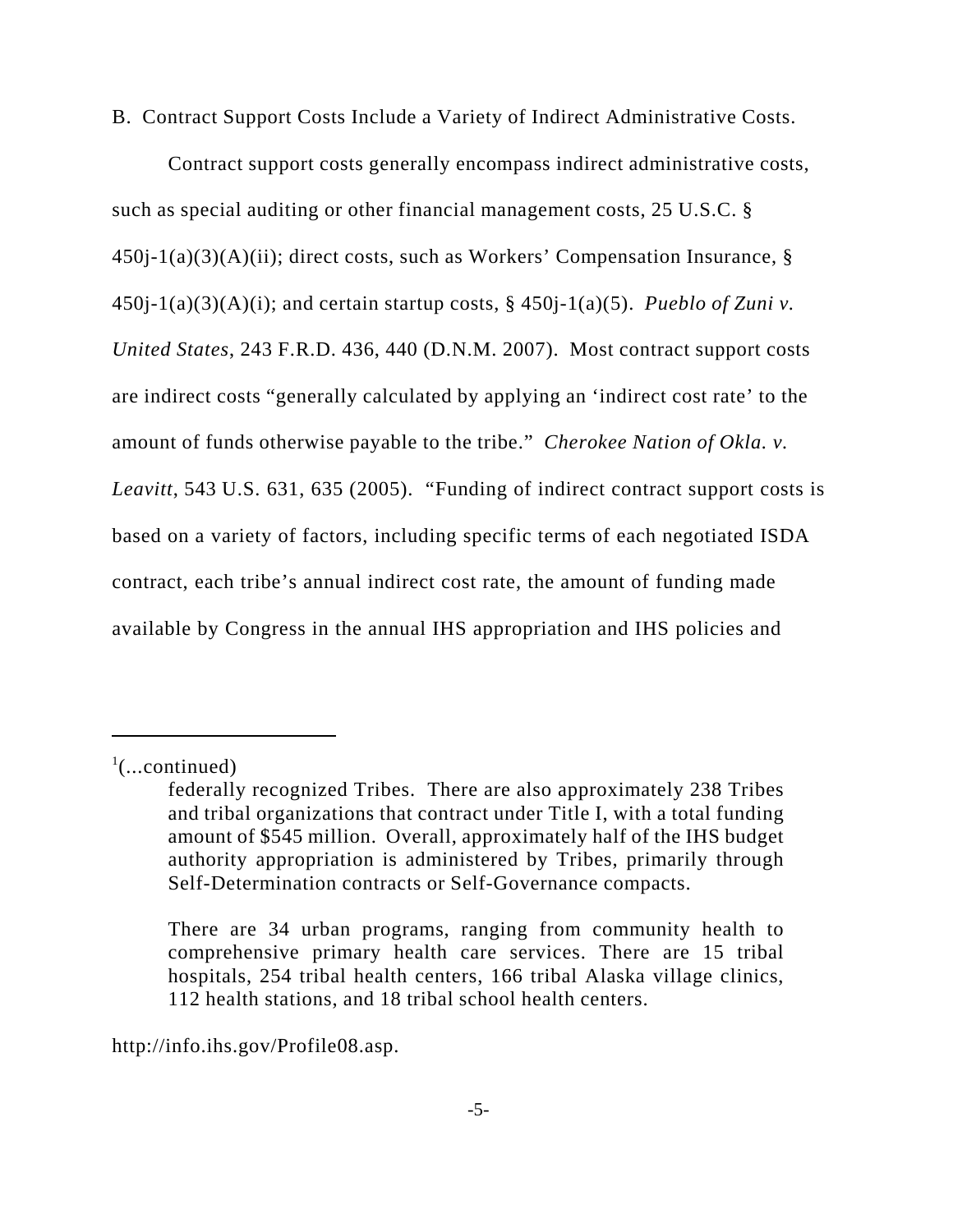procedures for the calculation and distribution of indirect contract support costs." *Pueblo of Zuni*, 243 F.R.D. at 440.

C. The HHS Procedure upon Receipt of a Contract Proposal

Upon receipt of a contract proposal, HHS must review and approve or decline the proposal within ninety-days; failure to act within the ninety-day period results in the award of a contract by operation of law. 25 U.S.C. § 450j-1(a)(2). HHS may decline a proposal for one of five specific reasons listed in 25 U.S.C. §  $450f(a)(2)$ : HHS may (1) consider the program's service to be unsatisfactory; (2) determine that the proposal does not assure adequate protection of trust resources; (3) conclude that the proposed contract cannot properly complete or maintain the proposed project; (4) calculate that the contract's proposed funding level exceeds the total amount of funds to be paid under the contract under 25 U.S.C. §450j-1(a); or (5) conclude that the proposal's services or functions are beyond the scope of programs that the contractor may lawfully engage in. If the HHS declines a proposal, a tribe may file an appeal through the administrative process or initiate an action in federal court. 25 U.S.C. § 450f(b).

 The leading Supreme Court case involving the ISDA is *Cherokee Nation v. Leavitt*, 543 U.S. 631 (2005), which provides much of the backdrop for the current litigation. In *Cherokee Nation*, the government entered into ISDA contracts with the Cherokee Nation and the Shoshone-Paiute Tribes of the Duck Valley Reservation (collectively, "the Tribes"). In two separate actions, the

-6-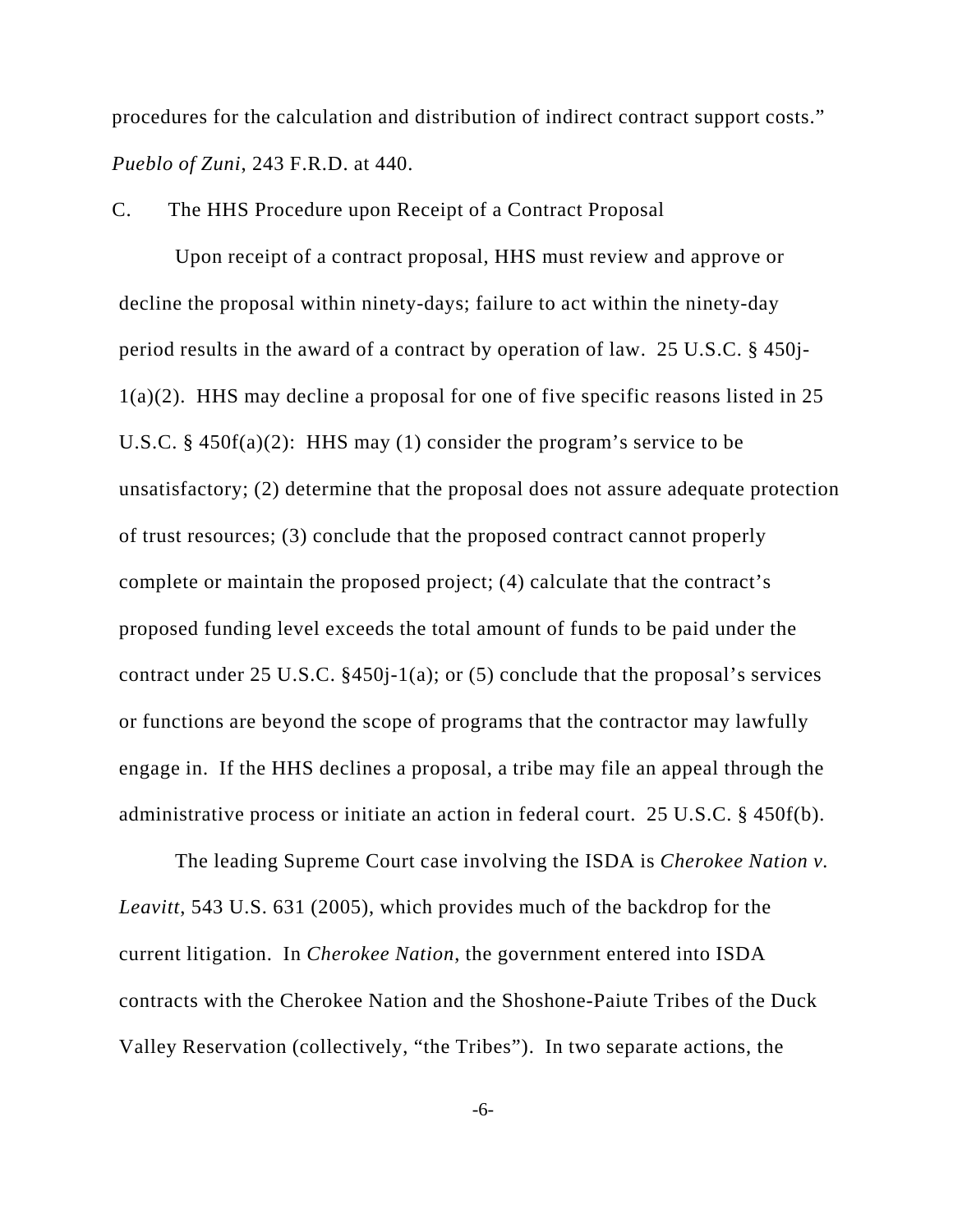Tribes submitted claims for fiscal years 1994 through 1997. After HHS refused to pay, the Tribes sued for breach of contract. In one case, this court upheld the HHS decision, and in the second action, the Court of Appeals for the Federal Circuit upheld a Board of Contract Claims decision favoring the Cherokee Nation Tribe. 543 U.S. at 636-37. The Supreme Court consolidated the appeals.

In *Cherokee Nation,* the government promised to pay, and, citing a lack of sufficient funds, simply failed to pay, the costs at issue. Between 1994 and 1997, Congress annually appropriated \$1.277 billion to \$1.419 billion to the IHS to execute the ISDA. 543 U.S. at 637. Justice Breyer, writing for the majority, recognized that these amounts far exceeded the amounts that the Tribes claimed *Id.* The congressional appropriations were in lump-sum amounts, without any statutory restrictions applicable to these claims. *Id.* at 637-38.

Justice Breyer explained that the government's ISDA contracts with the Tribes are akin to regular government procurement contracts. In the case of normal procurement contracts, when Congress appropriates sufficient legally unrestricted funds to pay contracts at issue as part of a lump-sum appropriation, the government is legally bound to pay those claims. *Id.* at 636. "[T]he Government normally cannot back out of a promise to pay on grounds of 'insufficient appropriations,' even if the contract uses language such as 'subject to the availability of appropriations,' and even if an agency's total lump-sum

-7-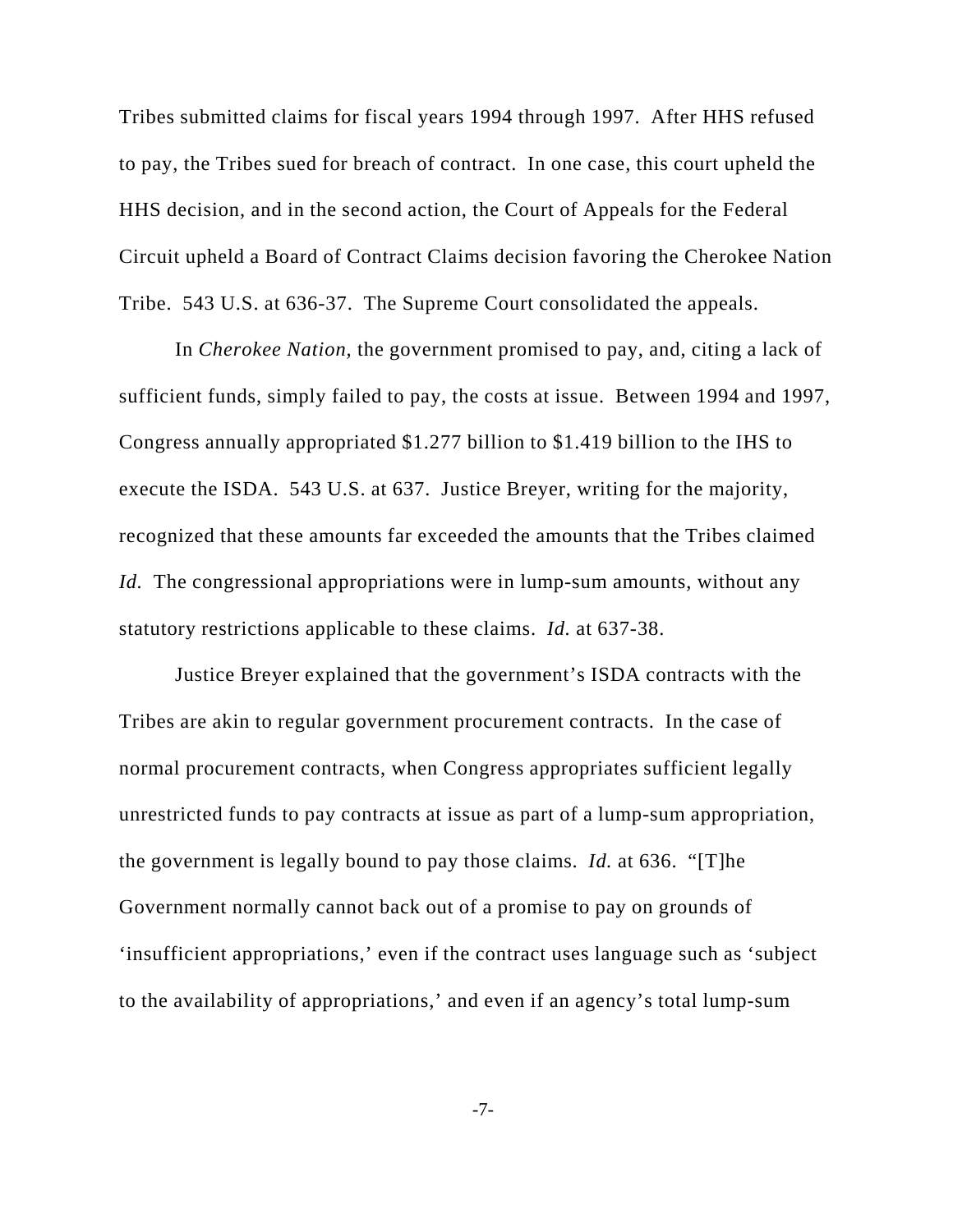appropriation is insufficient to pay all the contracts the agency has made." *Id.* at 637.

The Court rejected the government's attempt to avoid its obligations by arguing the self-determination contracts were "unique" and subject to "special treatment." *Id.* at 638-39. The Court recognized that many ISDA contracts include the phrase, "subject to the availability of appropriations," but noted that the phrase's purpose is not to give the government a way out of the contract, but rather to secure contracts that the parties negotiate in advance of Congressional appropriation, which, in pertinent years for the Tribes, Congress did appropriate. *Cherokee Nation*, 543 U.S. at 642 (quoting 25 U.S.C. § 450j-1(b)).

Since 1998, Congress has adopted a revised appropriation structure that is no longer a simple lump-sum appropriation with recommendations on the amount that IHS should expend on contract support costs. Beginning with 1998's fiscal year appropriation, Congress explicitly limited the amount that IHS could expend on contract support costs by imposing a "cap" directly in the appropriations act. *See Pueblo of Zuni*, 243 F.R.D. at 440. The *Cherokee Nation* Court did not address what liability the government might incur when there is a "capped appropriation for the total amount of funds owed to all ISDA contracts." *Id.* Finally, in addition to the availability of appropriations, HHS is not required to reduce funding for programs, projects, or activities serving a tribe to make funds available to another tribe or tribal organization under this Act. 25 U.S.C. §

-8-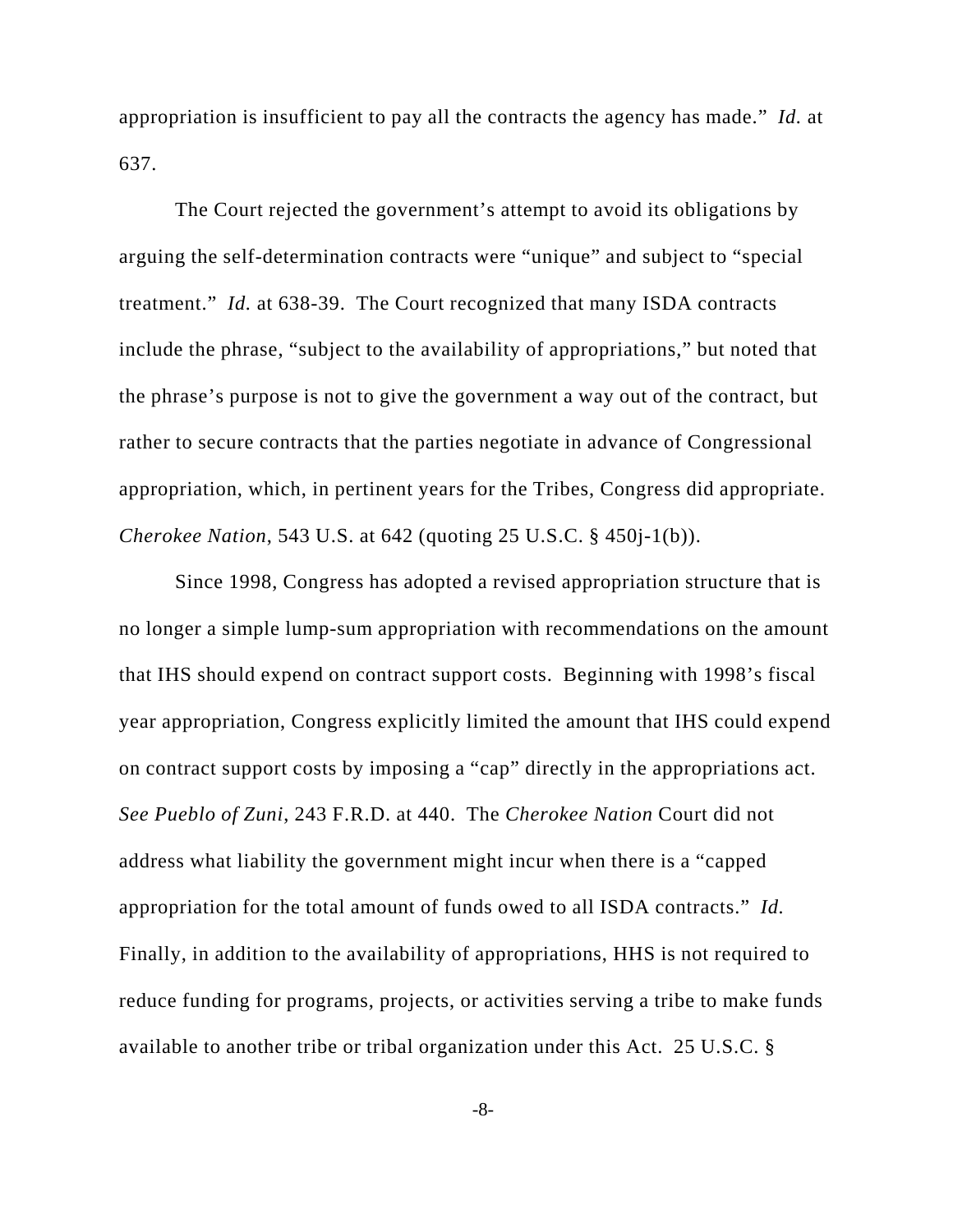450j-1(b). We now apply this statutory and regulatory scheme to the facts of this case.

#### D. Procedural Background

Beginning on January 25, 2005, with the Tribe's submission of a proposal pursuant to 25 U.S.C. § 450f to contract for the administration of the Southern Ute Health Center, the parties engaged in correspondence, and subsequent negotiations, regarding the proposal. Over the course of the next eight months, the Tribe granted three extensions of the mandatory ninety-day term of decision to the IHS.

 In the negotiations, HHS noted that there was a cap on funds that IHS could use to cover contract support costs, and that the HHS "appropriation does not include any funds for new or expanded program assumption by Indian Tribes." Rec. vol. II, doc. 14, at 303. HHS argued that language must be inserted into any new contract stating there are no contract support cost funds available for the Fiscal Year 2005. *Id*. at 303-04. Congress had "appropriated \$263,638,000 to IHS to pay contract support costs and stated that money expended for contract support costs was not to exceed this amount. This amount does not represent sufficient money to pay contract support costs for any new or expanded program assumption under the [Act]." *Id.* at 293*.*

The Tribe in turn, refused to agree to the IHS's required additional restrictive language. The Tribe indicated that it was able to implement the

-9-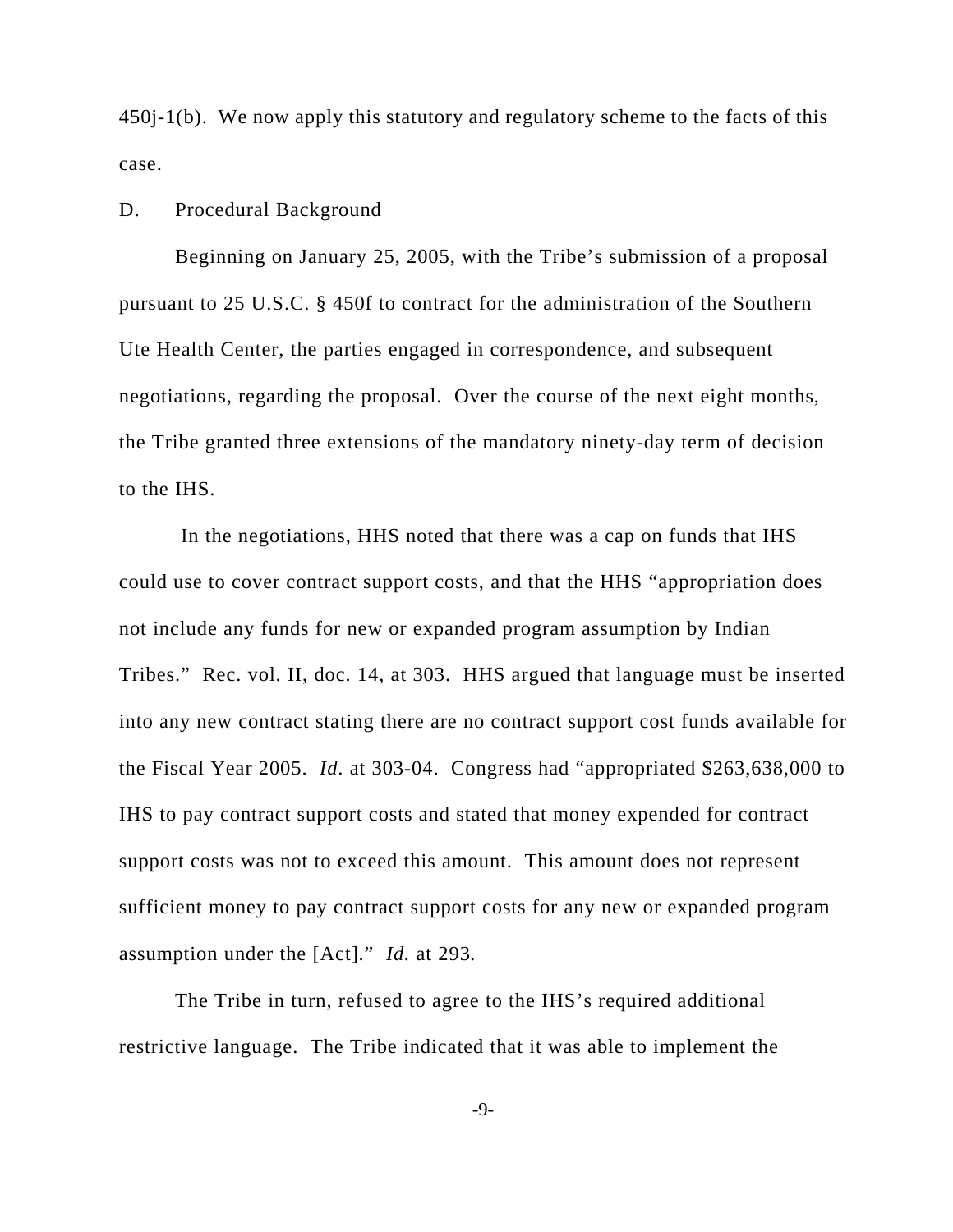proposal for the Southern Ute Health Center "without the [contract support cost] funding, but would not waive the statutory right to the funding." *Id.* at 304.

On August 15, 2005, defendant director of the area, James L. Toya, sent a letter to the Tribe declining its proposal. The letter noted the five declination criteria from the ISDA, 25 U.S.C.  $\S$  450f(a)(2)(A) through (E) and lists (A), (C), (D), and (E) as the bases for declination. As the district court noted,

in explaining this declination, [Mr.] Toya noted that [the Tribe] was refusing to recognize in the contract that [contract support costs are] not available and that this has the effect of meeting criteria (C), (D), and (E). [Mr.] Toya then concluded that criteria (A) was met because [the Tribe] had not shown it would be able to operate and maintain the programs and provide satisfactory services without [contract support cost] funds. The letter then lists an additional twelve reasons the proposal would have been declined even if [the Tribe] had agreed to the [contract support costs]. *There is no evidence in the record that any of these twelve issues had been discussed with* [*the Tribe*] *during negotiations.* 

Rec. vol. II, doc. 14, at 304 (emphasis supplied).

After sending a response letter declaring the declination unlawful, in September 2005, the Tribe filed a complaint for damages and preliminary and permanent injunctive relief in federal court, which also alleged a violation of the Administrative Procedure Act. HHS sought summary judgment, and the parties agreed to consolidate the motion for preliminary injunction with the merits of the case. The district court treated the parties' respective motions as cross-motions for summary judgment.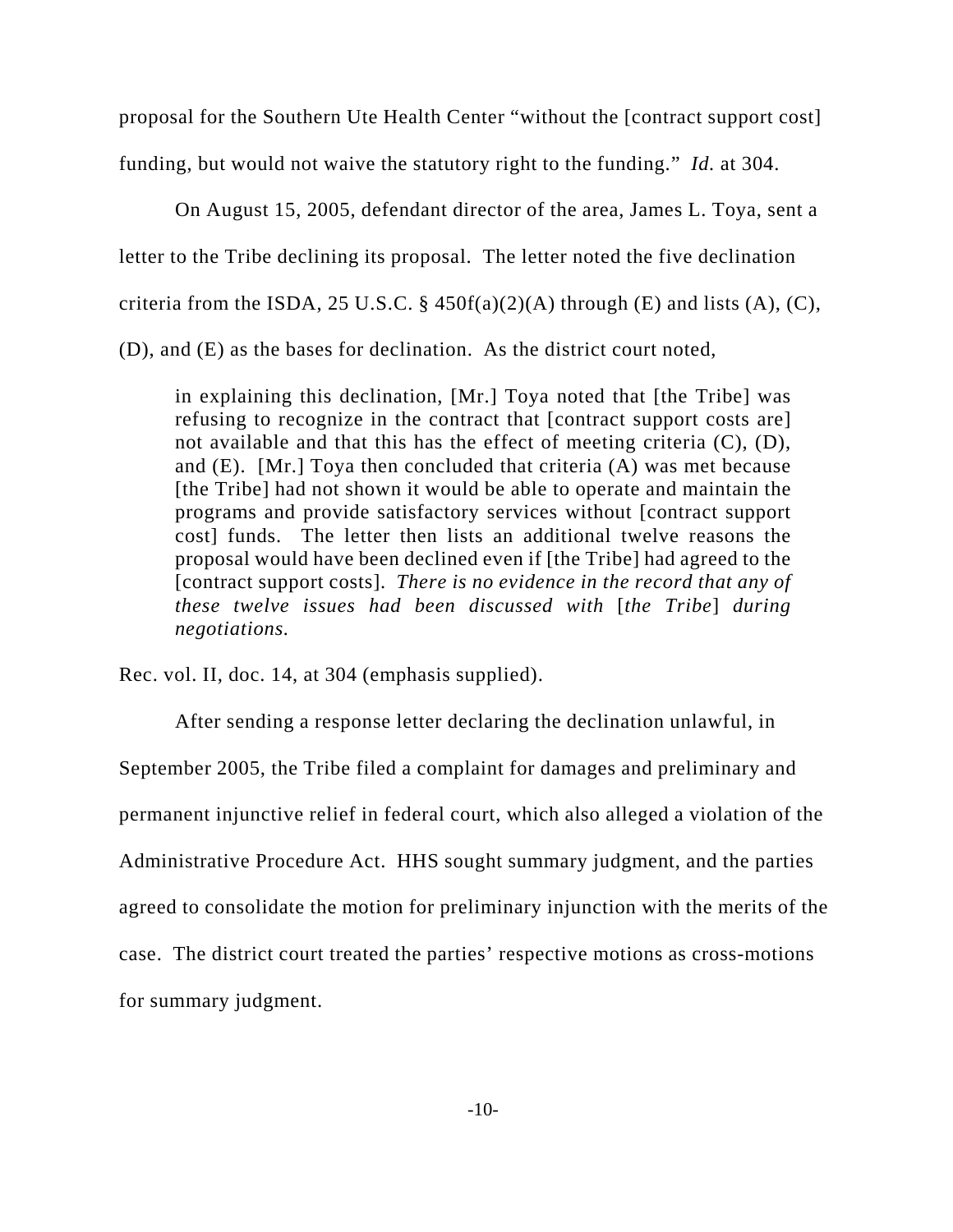The district court rejected the HHS declination, noting that a lack of sufficient congressional appropriations does not supplant the agency's statutory obligations and concluding that HHS could not condition its approval of the contract based on language absent from the statutory model agreement. Further, the district court recognized that the model agreement, required to be part of a contract, also contains a provision making the contracts "subject to the availability of appropriations," which should allay the HHS concerns. 25 U.S.C. § 450l(c); Rec. vol. II, doc. 14, at 308.

The district court thus rejected the HHS reasons for declining the contract. The district court granted summary judgment to the Tribe on its first two claims. The court ordered the Tribe to prepare a draft order of injunctive relief for the parties to sign. If the parties could not agree as to the order, the Tribe could seek a presentment hearing. Rec. vol. II, doc. 14, at 314. The district court noted that the Tribe's Administrative Procedure Act claim and damages were "remaining issues." *Id.* at 315.

The court acknowledged that "[HHS] is between a rock and a hard place if it has no discretion to decline contracts, no discretion to pay less than full [contract support costs] on all outstanding contracts, and receives inadequate appropriations to meet its obligations." *Id.* at 312-13. The district court alluded to the Supreme Court's suggestions in *Cherokee Nation*, that the government's obligation to pay contract support costs may be different when there are no

-11-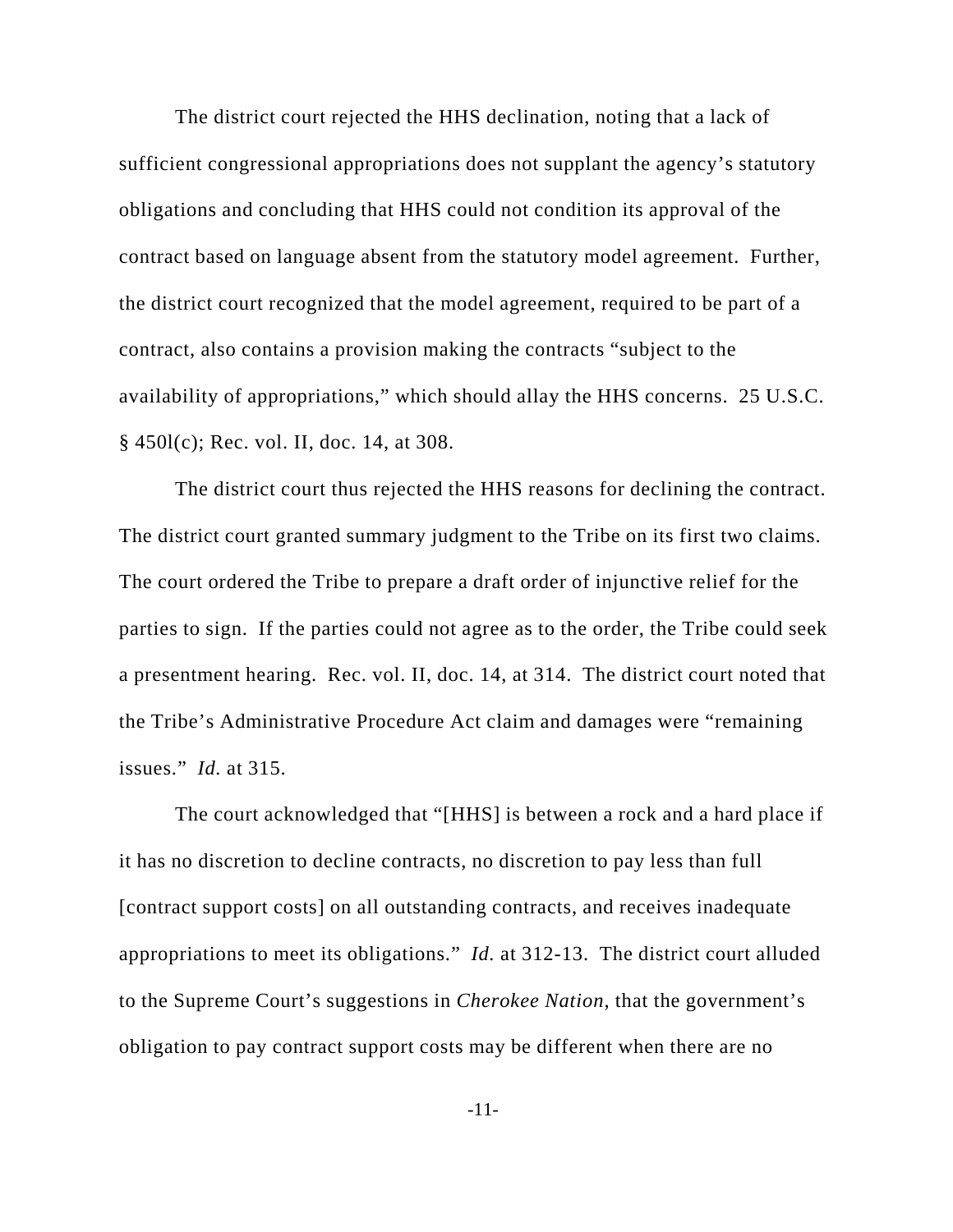unrestricted funds available to pay them. *Id.* (citing 543 U.S. 631, 643**)**. However, the Court also noted that the government must refrain from "making less essential contractual commitments" and "protect funds needed for more essential purposes" so as to avoid making commitments it cannot fulfill. 543 U.S. at 642. But "[t]he [g]overnment cannot speculate that the Supreme Court will require it to pay obligations for which there are no unrestricted funds available and the Government cannot . . . engage in self-help statutory amendment to avoid the anticipated result of such a decision." Rec. vol. II, doc. 14, at 313.

After the grant of summary judgment, the parties could only partially agree on a form of order for injunctive relief. The Tribe submitted a contract containing certain statutory model language, but refused to include the HHS proposed language that HHS currently could not pay contract support costs. The Tribe submitted a motion requesting a presentment hearing; it also indicated the contract's starting date would be October 1, 2005, which was the date originally proposed, according to the Tribe. Rec. vol. II, doc. 15.

HHS filed a motion for clarification and suggested language that "would reflect that defendants currently owe the tribe \$0 in contract support costs (on the basis that the tribe has not incurred any costs, and because no funds are available to be dispersed); that the [contract support costs] amount reflecting plaintiff's required [contract support costs] will be calculated; but in view of the congressional earmark for [contract support costs], the amount will be placed on

-12-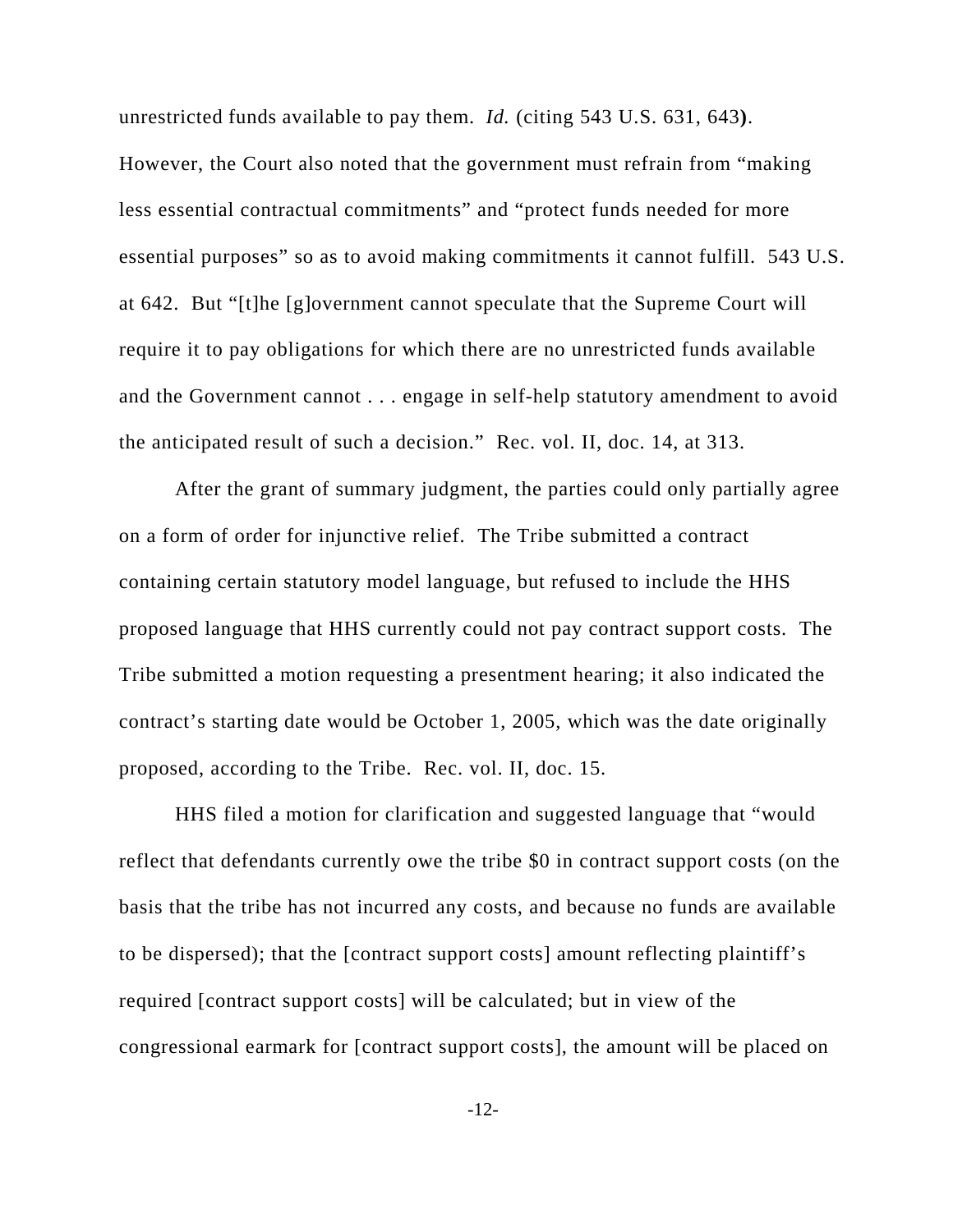the shortfall list for payment if and when funding becomes available." Govt's Jurisd. Br. at 22 (quoting Rec. vol. II, doc. 19, at 394). As to the start date, HHS argued the October 1, 2005, start date made little sense as the Tribe had provided no health care services as of that date, and would not incur costs until (at the earliest) the contract's execution.

In its Second Order, the district court sided with HHS. The court determined that the ISDA did not prohibit that HHS version of the terms for the annual funding agreement. The Tribe would be paid \$0 now, would be placed on the "shortfall list," and would be paid contract support costs if and when funds became available. *Id.* at 394. The court noted that the omission of such language would compel HHS to enter a contract that it must immediately breach, "opening the door to unwinnable – and perhaps frivolous – breach of contract claims." *Id.* at 397.

The court denied the Tribe's motion for a presentment hearing, granted the HHS motion for clarification, and ordered that the following occur:

(1) the Parties shall meet and resume obligations for entering a selfdetermination cont[r]act which includes a start date of the date the Tribe undertakes operation of the Southern Ute Health Clinic; (2) the contract will include [the Secretary's] version of the Annual Funding Agreement language which is described [in this Order]; (3) the Southern Ute Indian Tribe will be placed immediately on [the Secretary's] shortfall list, which [the Secretary has] represented it will do, and which [the Secretary] represent[s] allows payment on the basis of need;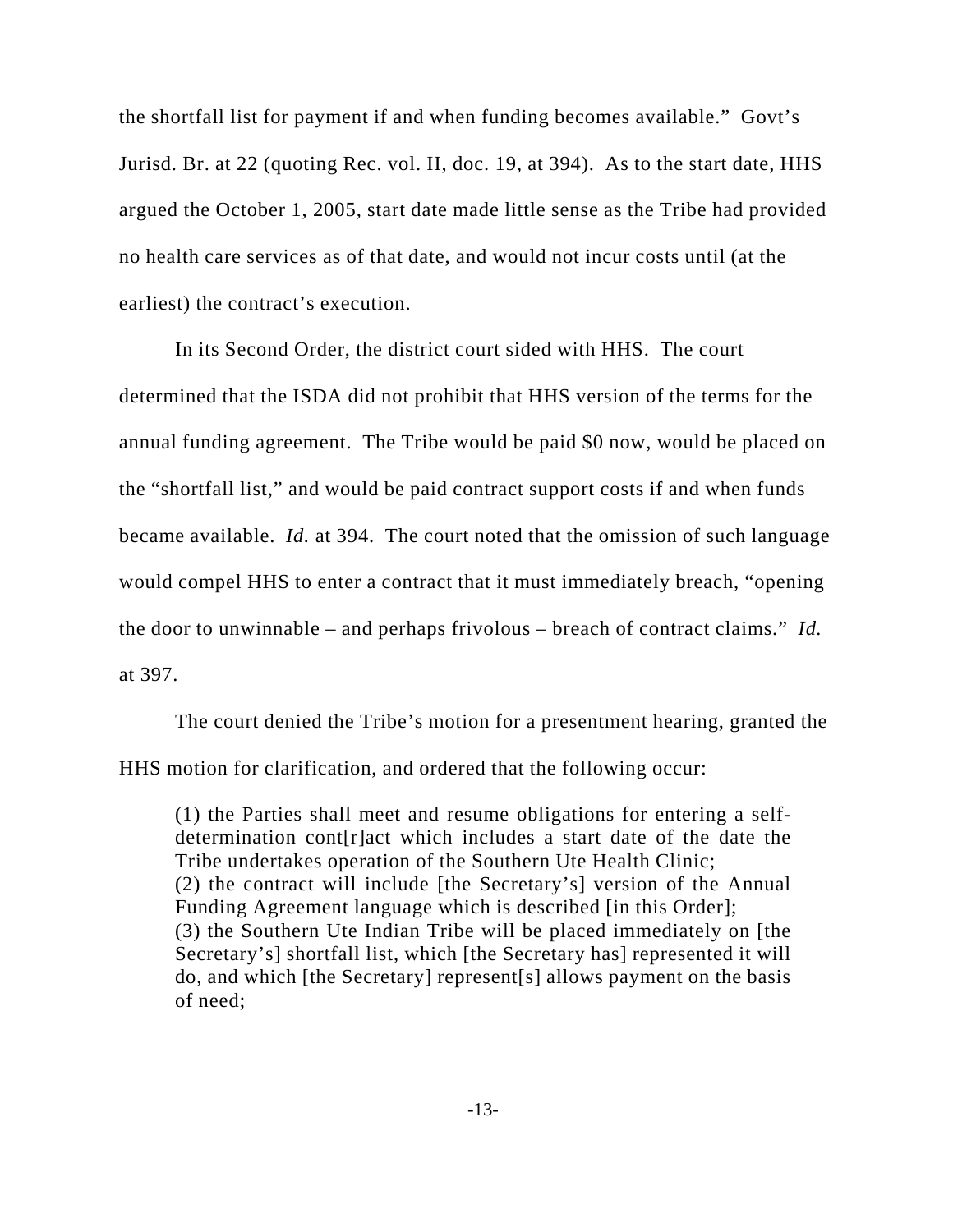(4) Within six **(6)** weeks of the date of this [Order], parties shall complete negotiations and submit a form of order for injunctive relief to the court, . . . . And (5) that within the six week period allowed for renegotiating the self-determination contract, parties shall advise the court regarding the status of [the Tribe's] Third Count in the Complaint, alleging a violation of the Administrative Procedure[] Act.

Rec. vol. II, doc. 19, at 398-99. The Tribe determined it would not participate in negotiations and filed this appeal.

#### **II. Discussion**

Before we can turn to the merits, we must determine whether we have jurisdiction to hear the Tribe's appeal. *See Tri-State Generation & Transmission Ass'n, Inc. v. Shoshone River Power, Inc.*, 874 F.2d 1346, 1351 (10th Cir. 1989)*.* Generally, we are limited to consideration of final orders that are accompanied by the entry of judgment. *See id.*; 28 U.S.C. § 1291.

However, § 1292(a)(1) provides that courts of appeal shall have jurisdiction to hear matters arising from orders "granting, continuing, modifying, refusing, or dissolving injunctions, or refusing to dissolve or modify injunctions." 28 U.S.C. § 1292(a)(1). The district court's Second Order is clearly not a final order that resolves the case. Thus, we must examine it more closely to determine whether it constitutes an order granting an injunction that is appealable under  $\S 1292(a)(1)$ .

As to this issue, the Tribe argues that the district court's Second Order (a) expressly granted injunctive relief; (b) had the practical effect of granting injunctive relief; and (c) modified previously ordered injunctive relief. HHS

-14-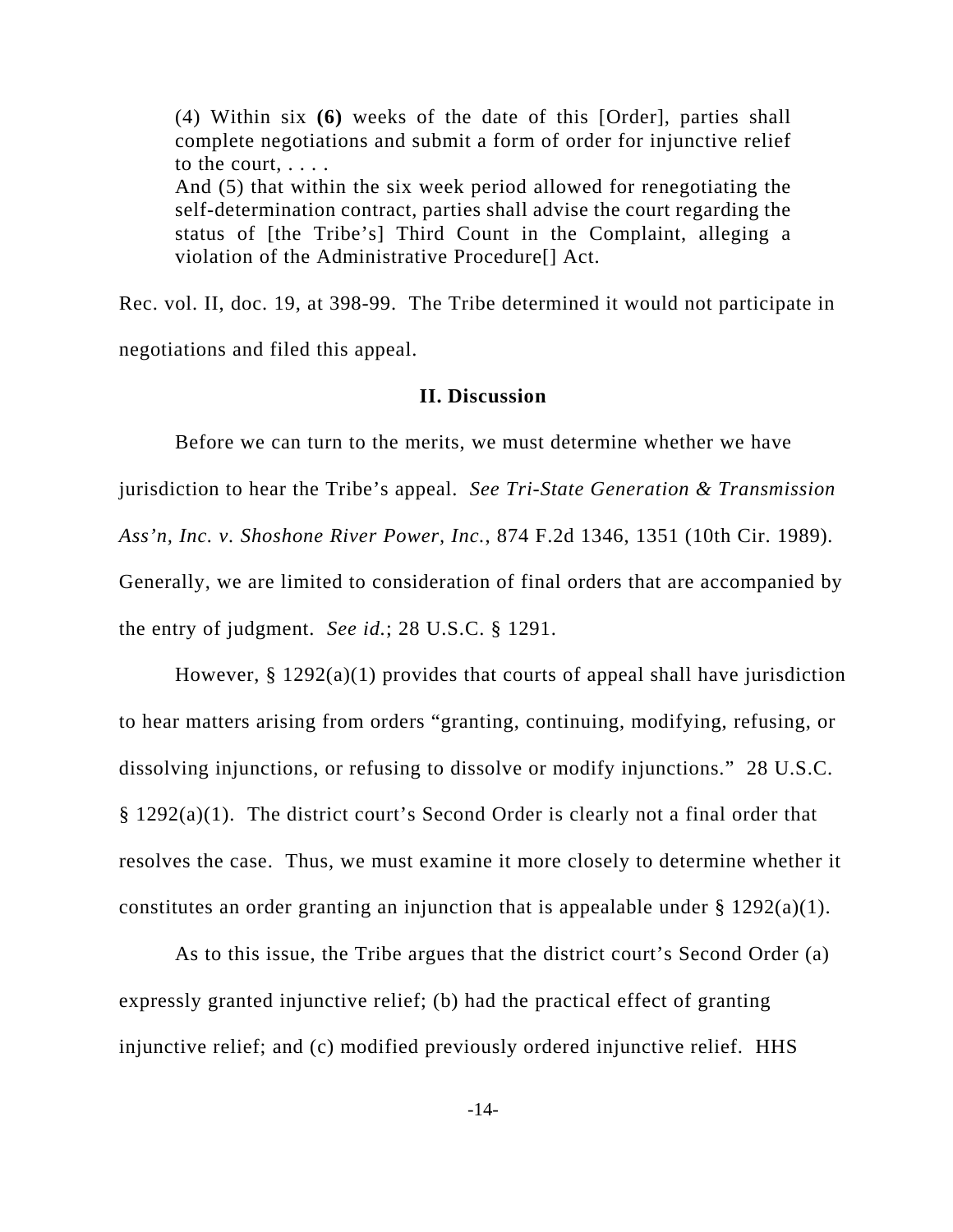disagrees as to each point. We hold that the Second Order neither expressly granted relief, nor had the practical effect of granting injunctive relief, nor modified the court's First Order. We are therefore without jurisdiction to consider the Tribe's premature appeal.

A. The Second Order Did Not Expressly Grant Injunctive Relief.

The Tribe argues that the district court's Second Order expressly granted injunctive relief because it compelled the parties to act. To recap, in the First Order, the district court found that HHS could not shirk its obligation to enter into the self-determination contract. In so doing, the district court combined the injunctive relief and its review of the merits, and granted summary judgment to the Tribe, at least in part (on claims 1 and 2, that (1) HHS had an obligation to enter the contract, and (2) HHS wrongfully declined the contract).<sup>2</sup> The Tribe was not aggrieved by the First Order, and thus could not (and did not) appeal from it. *See Deposit Guar. Nat'l Bank v. Roper*, 445 U.S. 326, 333 (1980).

After the issuance of the First Order, the parties could not agree to the form of injunctive relief, which the district court directed the parties to draft. According to the Tribe, the Second Order compelled obedience under the threat of contempt because it enjoined the parties to meet and negotiate a contract with a

<sup>&</sup>lt;sup>2</sup> The court also noted that the Tribe's third claim, which involved an Administrative Procedure Act violation claim, the Tribe asserted that the requirement that any IHS contract indicate that contract support costs were not available, was deemed a "remaining issue[]," along with damages. Rec. vol. II, doc. 14, at 315.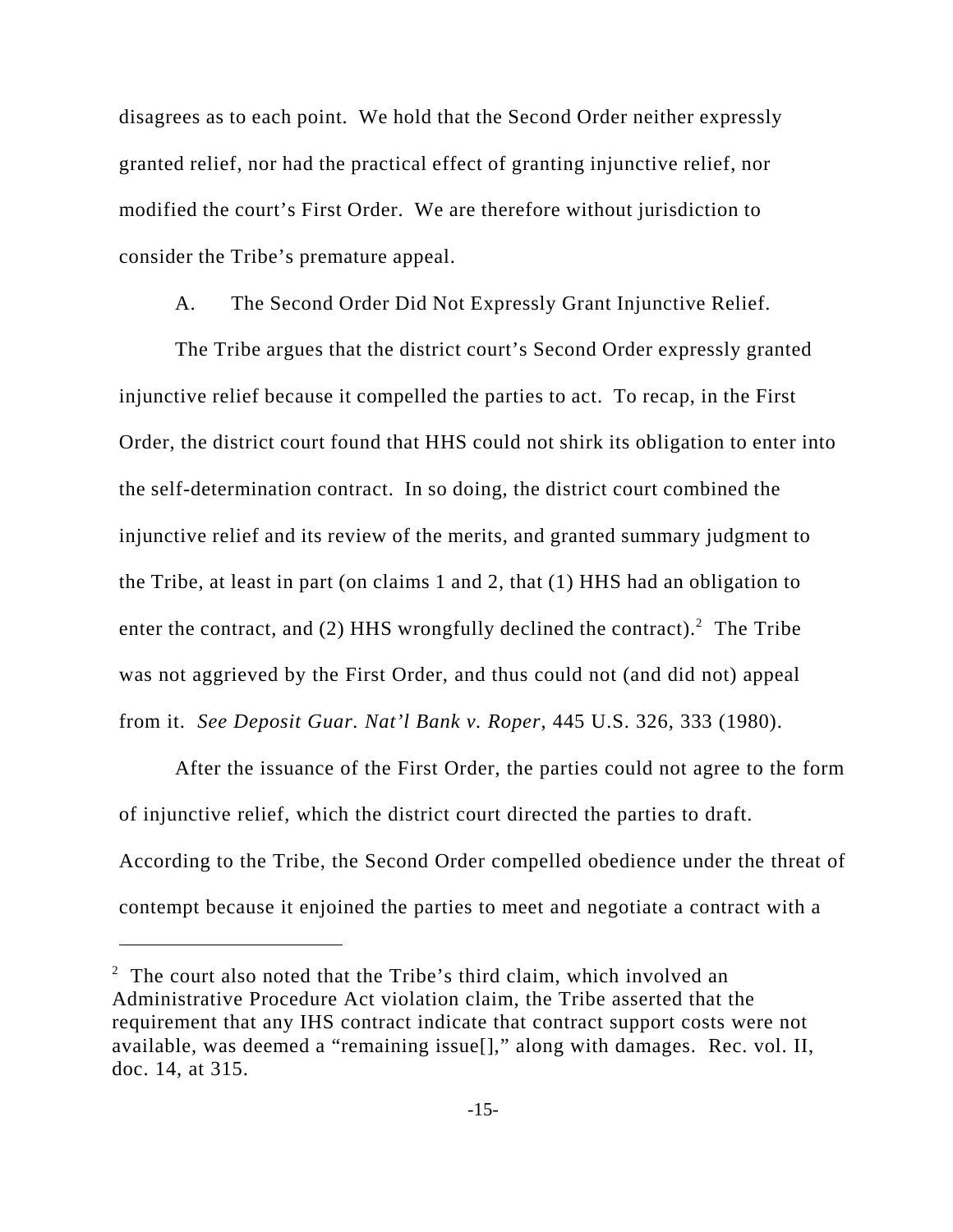set start date (the date the Tribe begins to operate the clinic) and with its prescribed contract support costs language. Thus, the Tribe maintains, the Second Order compelled the parties to complete negotiations within six weeks.

HHS responds that the district court's Second Order addressed only the process of litigation, which is not in and of itself an appealable order. A non-final order generally is not subject to interlocutory appeal under  $\S 1292(a)(1)$ , if it is not directed to the merits of the underlying action. *See, e.g., Gulfstream Aerospace Corp. v. Mayacamas Corp.*, 485 U.S. 271, 279 (1988) ("An order by a federal court that relates only to the conduct or progress of litigation before that court ordinarily is not considered an injunction and therefore is not appealable under § 1292(a)(1)."); *Lewis v. Bloomsburg Mills, Inc.*, 608 F.2d 971, 973 (4th Cir. 1979) (holding that where "[t]he district court's order . . . regulates the conduct of discovery" and, thus, "is merely a step in the litigation process and is in no way directed to the merits of the underlying action[,] . . . the order is not appealable under § 1292(a)(1)"), *overruled in part on other grounds*, 773 F.3d 561 (4th Cir. 1985).

We agree with HHS that the Seventh Circuit's decision in *Mercer v. Magnant*, 40 F.3d 893, 896 (7th Cir. 1994), is compelling. There, the plaintiffs sought a declaratory judgment and an injunction, and the court filed an order stating the plaintiffs were entitled to relief, but did not enter a judgment

-16-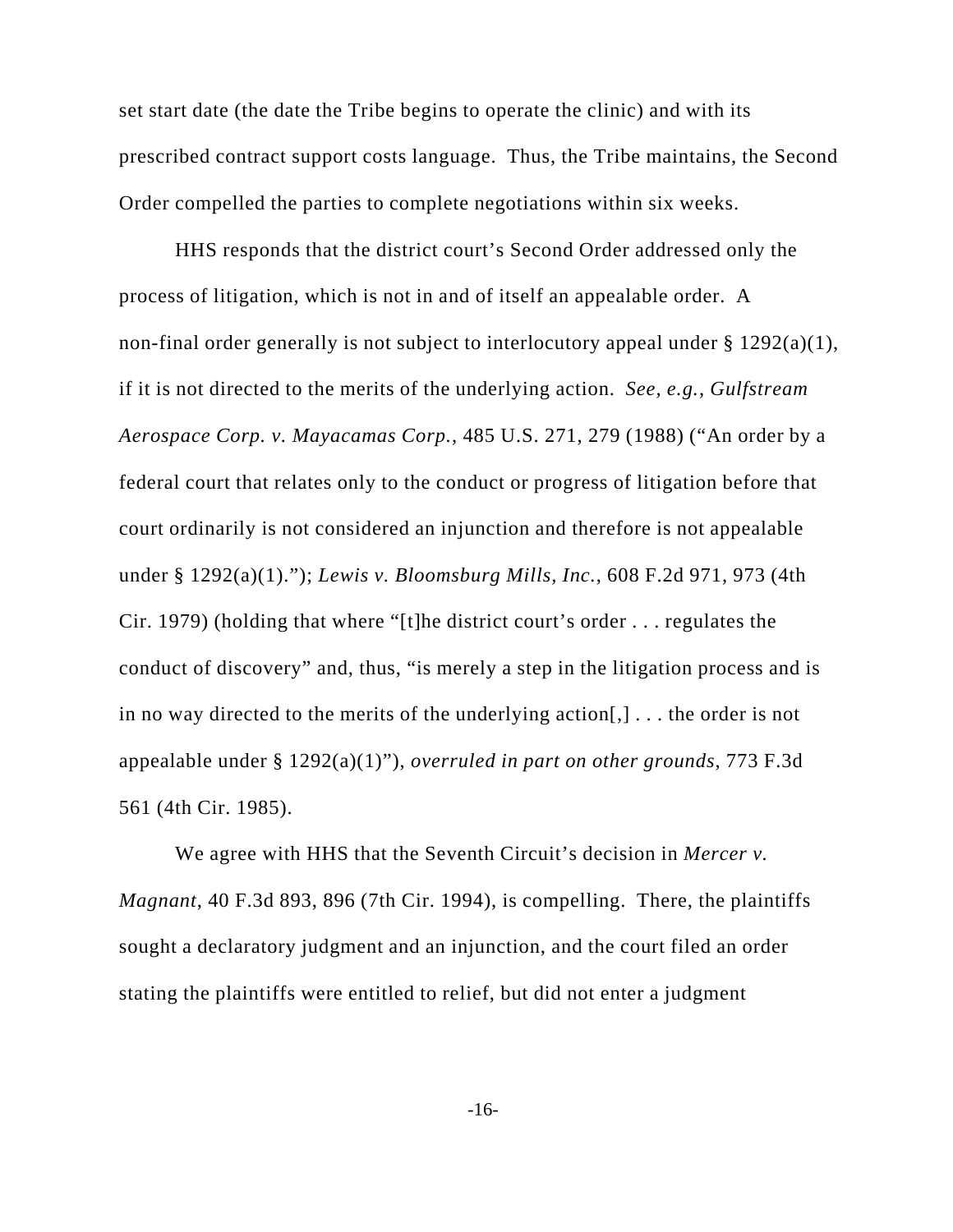specifying that relief. The court entered an order to "do something" and to "proceed with all deliberate speed." *Id.* The court explained that:

although it may be characterized as an order to do something, it is no more an "injunction" than is an order to turn over papers in discovery or submit to a physical examination. *Only orders awarding relief on the merits, or effectively foreclosing some element of relief, may be appealed as injunctions.*

*Id.* (emphasis supplied).

The Tribe was obviously unsatisfied with the relief the district court ordered in the Second Order, and was discouraged by the multi-year unsuccessful negotiation process it had undergone with HHS, but its dissatisfaction cannot transform the Second Order into one granting express injunctive relief. Accordingly, we hold that the court's Second Order was not a form of express injunctive relief under 28 U.S.C. § 1292(a)(1).

B. The Second Order Did Not Have the Practical Effect of Granting Injunctive Relief.

Next, the Tribe argues that the district court's First Order, which granted summary judgment and directed injunctive relief, together with the Second Order, had the practical effect of granting injunctive relief. The Tribe maintains that the Second Order specified that the parties enter into the self-determination contract through specific means. In addition, the Second Order declared a start date and a contract support costs provision to which the Tribe must agree. Thus, under this theory, the Second Order is enforceable by contempt, and in addition, the district court's orders constituted a decision on the merits – the court ordered the parties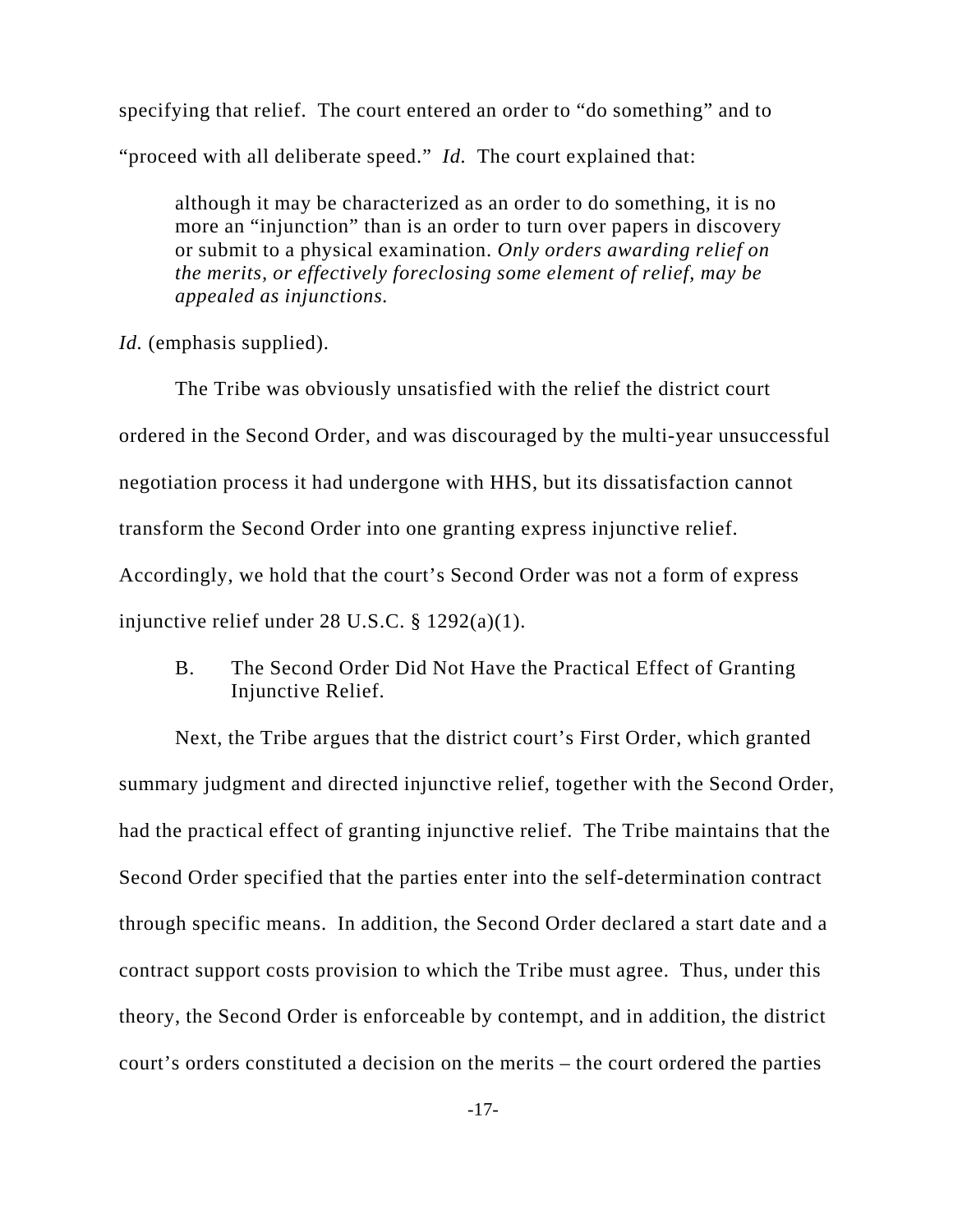to enter into a self-determination contract containing certain terms. But piecemeal orders like this one are not generally appealable unless they produce irreparable consequences requiring immediate appeal. *See Boughten v. Cotter Corp*., 10 F.3d 746, 748 (10th Cir. 1993) (noting "the burden on appellate courts imposed by fragmentary and piecemeal review of the district court's myriad rulings in the course of a typical case").

 "[I]n the case of orders that do not, as a technical matter, grant or refuse an injunction, but are injunctive in practical effect, or in practical effect deny an injunction, appealability depends upon the threat of [imminent] serious, perhaps irrevocable harm." *Hutchinson v. Pfeil*, 105 F.3d 566, 569 (10th Cir. 1997) (quoting 9 James W. Moore, *et al.*, *Moore's Federal Practice* ¶ 110.20[1] (2d ed. 1996)) (alterations in original) (internal quotations omitted). "Where a district court grants partial summary judgment against a plaintiff who has sought injunctive relief we believe that amounts to a practical denial of injunctive relief, and thus an interlocutory appeal may be taken pursuant to  $\S 1292(a)(1)$  only upon a showing of harm as required by [the Supreme Court in] *Carson* [*v. American Brands, Inc.*, 450 U.S. 79 (1981).]" *Id.* at 570.

In *Carson*, the Supreme court cautioned:

[F]or an interlocutory order to be immediately appealable under §  $1292(a)(1)$ , ... a litigant must show more than that the order has the practical effect of refusing an injunction. Because  $\S$  1292(a)(1) was intended to carve out only a limited exception to the final-judgment rule, we have construed the statute narrowly to ensure that appeal as of right under  $\S 1292(a)(1)$  will be available only in circumstances where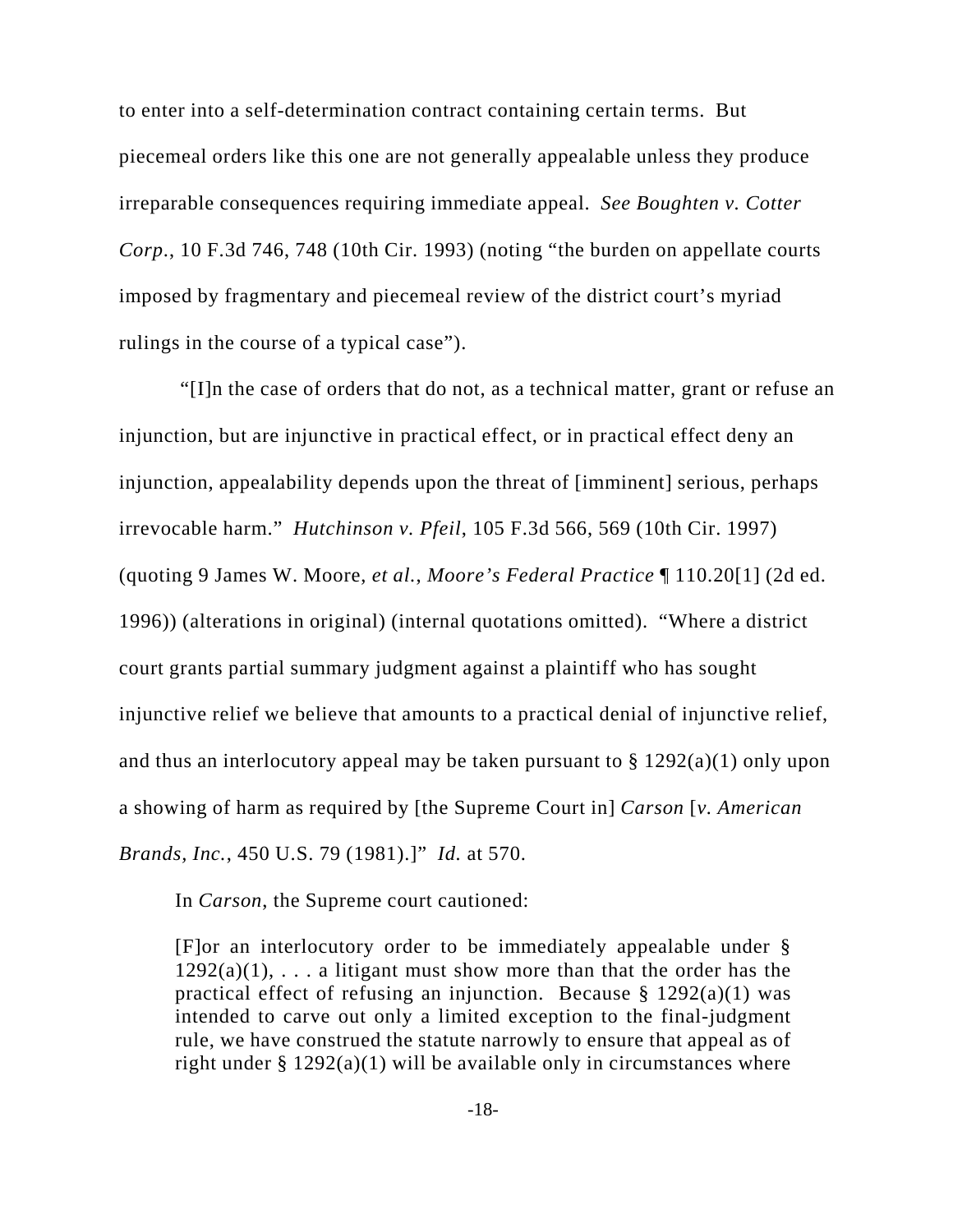an appeal will further the statutory purpose of [permitting] litigants to effectually challenge interlocutory orders of serious, perhaps irreparable, consequence. Unless a litigant can show that an interlocutory order of the district court *might have a "serious, perhaps irreparable, consequence," and that the order can be "effectually challenged" only by immediate appeal*, the general congressional policy against piecemeal review will preclude interlocutory appeal.

450 U.S. at 84 (emphasis supplied) (internal citation omitted). Thus "[t]o invoke § 1292(a)(1) jurisdiction here, the district court's [Second] Order 1) must have the practical effect of granting or denying injunctive relief, 2) must be one which will result in serious or irreparable consequences if executed, and 3) must be a directive which can be challenged effectively only through immediate appeal." *United States v. McVeigh*, 157 F.3d 813 (10th Cir. 1998); *Hutchinson*, 105 F.3d at 569.

1. The Tribe Cannot Demonstrate Serious or Irreparable Harm.

Assuming the Tribe is correct that the Second Order has the practical effect of granting injunctive relief, we must consider the harm to the Tribe. As to irreparable harm, the Tribe contends that the district court's Second Order would force it to forgo the original 2005 contract award, because of the later start date. In addition, the Tribe is forced to forgo the contract support costs and there is no guarantee that term of "\$0" would be viewed as anything but its voluntary waiver of the right to those costs. To force the Tribe to be bound by the agreement would arguably moot any challenge it might raise subsequently, and there is no

-19-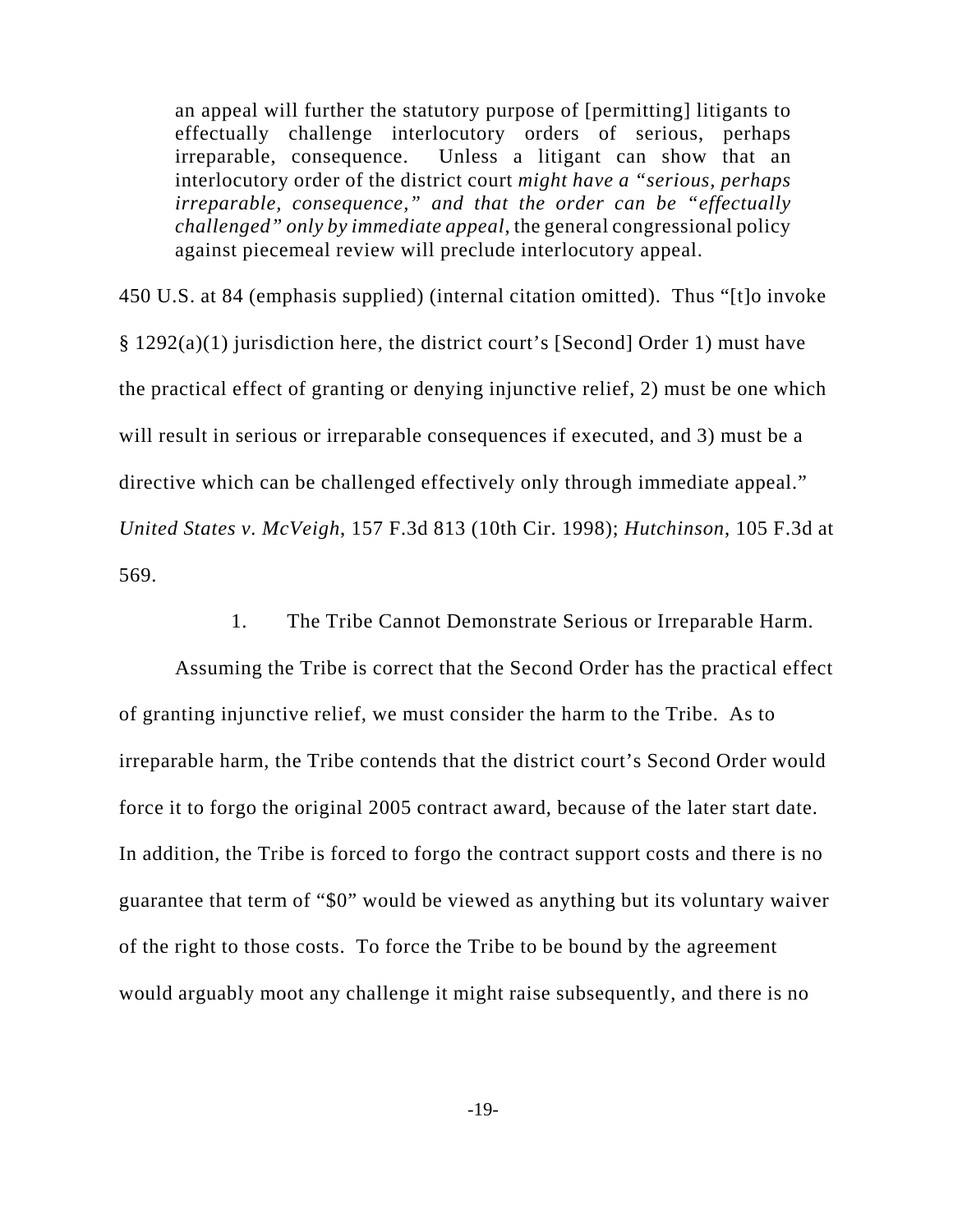guarantee that a federal court would have any power to rescind the contract. The Tribe argues these consequences are both serious and irreparable.<sup>3</sup>

As to the Tribe's argument that it would essentially waive any relief had it not appealed and entered the contract, we believe the Tribe overstates the case. As HHS points out, the Tribe could have proposed language stating that the actual execution of the contract would be suspended subject to the parties' exercise of their appeal rights. HHS reiterated this position at oral argument and affirmed that it would not oppose the Tribe's maintenance of identical challenges at that time. We hold that any harm the Tribe suffers is reparable and will not result in serious harm that cannot be compensated.

> 2. The Second Order is Not a Directive that Can Only be Challenged by an Immediate Appeal.

Nor, for largely the same reasons, is this Second Order a directive requiring immediate appeal, because the parties may suspend the execution of the contract

make best efforts to remove any obstacles which might hinder Indian tribes and tribal organizations including obstacles that hinder tribal autonomy and flexibility in the administration of such programs.

It is the policy of the Secretary that the contractibility of programs under this Act should be encouraged**.** 

We note that the Tribe does not argue that it might suffer incalculable or serious costs from the now more than three-year deprivation of the selfdetermination contract, nor from its alleged inability to administer its own programs for its member. We remind HHS of its duty to:

<sup>25</sup> C.F.R. § 900.3(1), (11). The HHS actions thus far might be read to violate at least the spirit of this rule.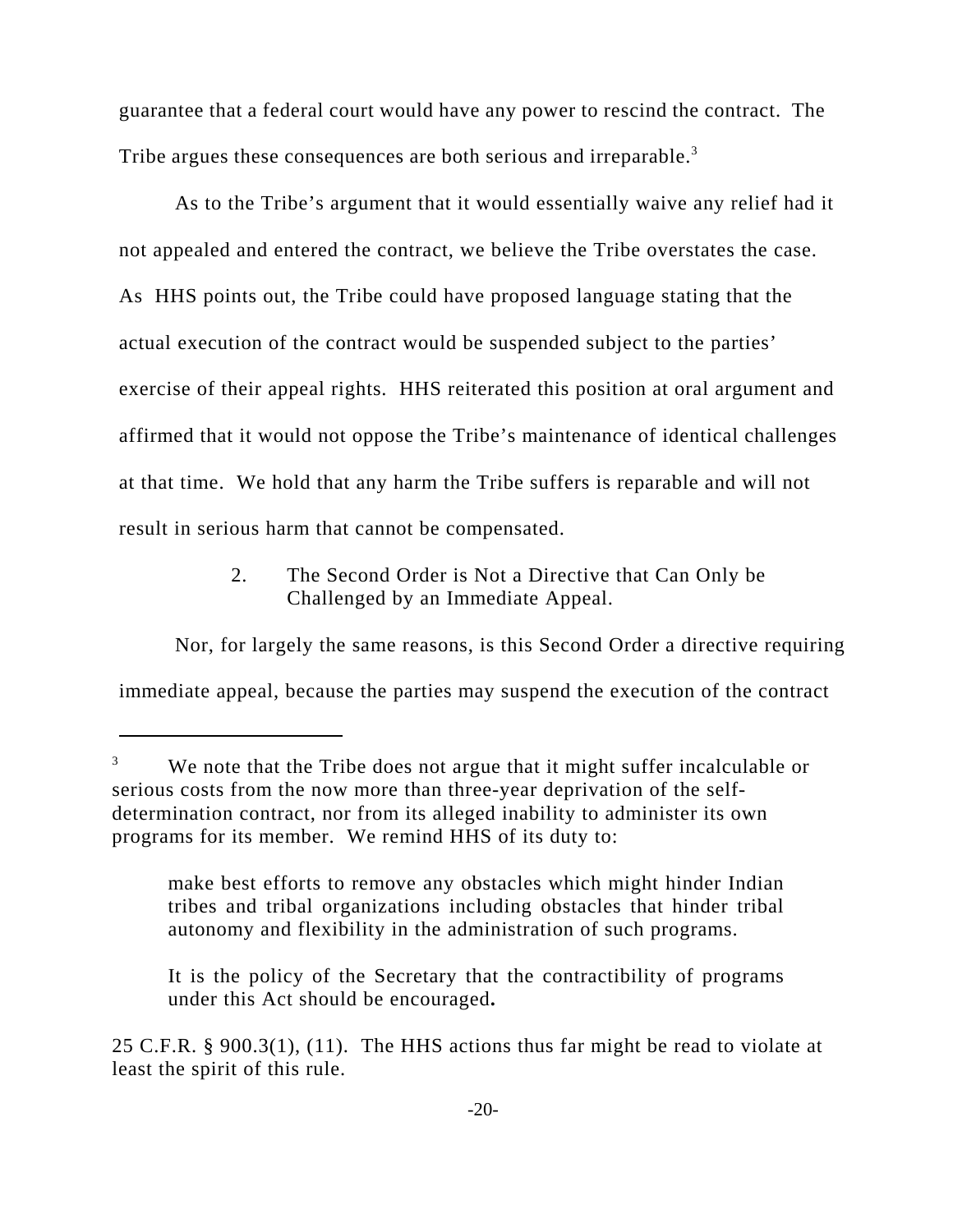and then exercise their appeal rights. At oral argument, HHS reiterated this point. Thus, the parties may effectively appeal the Second Order after the district court finalizes the injunction.

C. The Second Order Clarifies, Rather than Modifies, the First Order.

Finally, as we noted,  $\S 1292(a)(1)$  allows interlocutory appeal of orders "granting, continuing, modifying, refusing or dissolving injunctions, or refusing to dissolve or modify injunctions." 28 U.S.C.  $\S$  1292(a)(1). This court illuminated this exception in *Pimentel & Sons Guitar Makers v. Pimentel*, 477 F.3d 1151, 1153-54 (10th Cir. 2007). The *Pimentel* decision looked to the Seventh Circuit's test, which "examines whether the court's order actually *modified* the existing injunction or instead . . . , merely *clarified* or *interpreted* the prior injunction. Appellate courts do not have jurisdiction to review a district court order that merely interprets or clarifies, without modifying, an existing injunction." *Id.* (emphasis supplied).

The Tribe argues that the Second Order *changed* the terms of the contract outright and, therefore, changed the terms of the injunctive relief granted in the First Order. *See* Rec. vol. II, doc. 19, at 389 ("[The] parties have applied to the Court for resolution of certain issues which have impeded their ability to comply with the court's previous [first] order *granting injunctive relief* to [the Tribe].") (emphasis supplied). The Tribe argues that the legal relationship between the parties has changed. It claims that the First Order stated that HHS did not have

-21-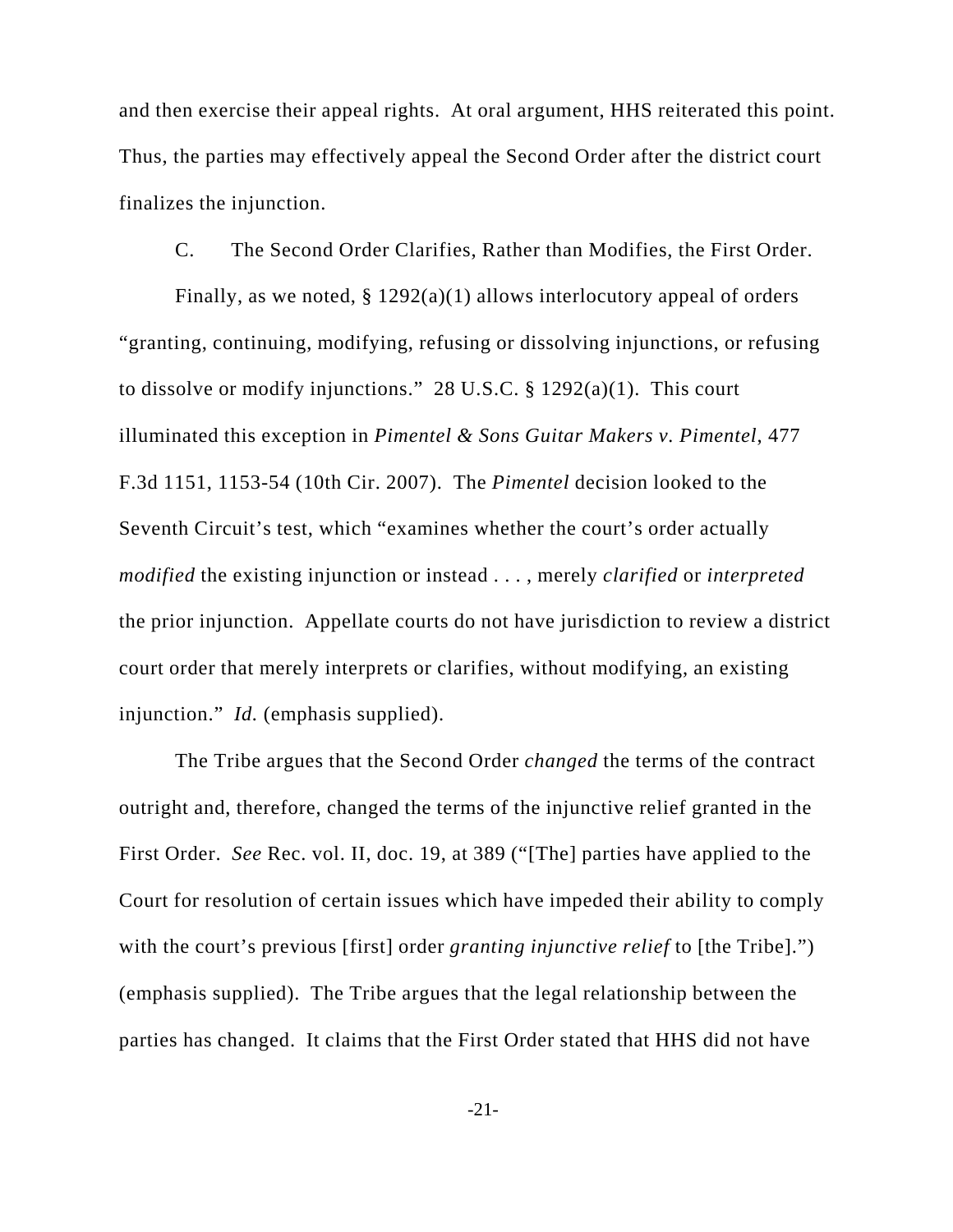"discretion to condition approval of [the Tribe's] proposal on new contract language contradicting statutory model language or on [the Tribe's] waiver of funding specifically provided [by the ISDA]," *id.*, doc. 14, at 314, while the Second Order, in contrast, concluded that the HHS proposed language was "consistent with the statutory requirements of the ISDA or the model agreement language." *Id.* doc. 19, at 398.

Under *Pimentel*, the benchmark for when an order modifies an injunction is a high one. "[I]n attempting to discern interpretation from modification, . . . we should not analyze the injunction and the order in detail. To plunge into the details would collapse the jurisdictional inquiry into a decision on the merits, thwarting the purpose of  $\S$  1292(a)(1).... Consistent with the purposes of  $\S$  $1292(a)(1)$ , we ask only whether the District Court's conclusion is a gross or blatant misinterpretation of the original injunction." *Pimentel*, 477 F.3d at 1154-55 (internal quotation marks and citations omitted). The detailed analysis of both orders requested by the Tribe is inconsistent with this standard of review. Upon a general review, the First Order directed HHS to enter a contract. It did not set the amount for contract support costs or the start date. The Second Order, which fills in these terms, is not a "gross or blatant misinterpretation" of the First Order. *Id.* at 1155. Therefore, it does not modify the First Order as that term is used in §  $1292(a)(1)$ .